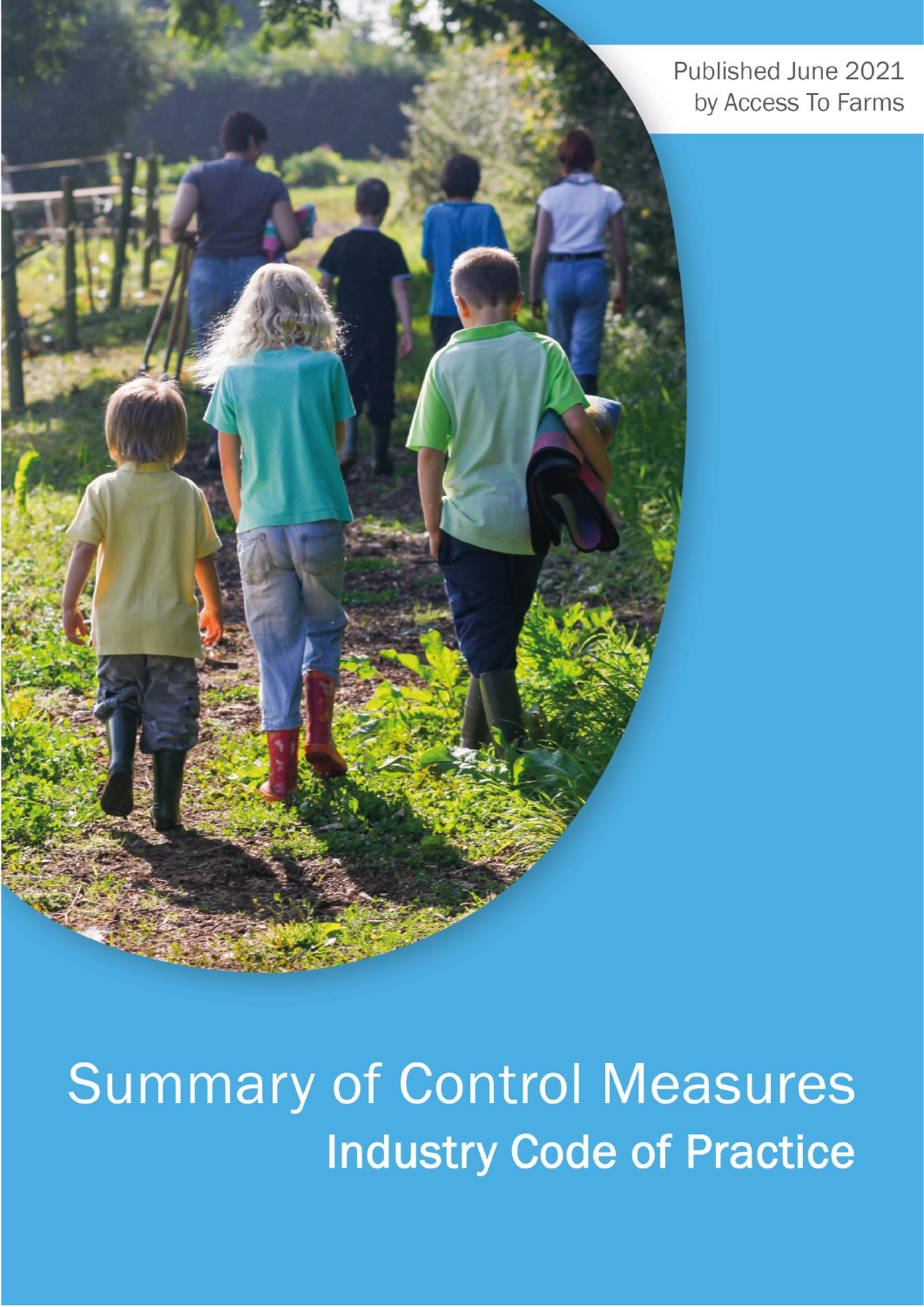## **Summary of control measures**

**This is a summary document only and is not a substitute for reading the whole document and applying the code to your specific site. Detailed information including photographs and case studies of good practice can be found in the full Industry Code of Practice.**

It should be assumed that animals at visitor attractions carry a range of micro-organisms, some of which can be transmitted to humans. Diseases passed from animals to humans are known as zoonoses. Some zoonotic diseases are more serious than others.

There are a range of zoonotic diseases that could be acquired from animal contact at visitor attractions including: Shiga toxin-producing Escherichia coli (STEC) (including E. coli O157) and Cryptosporidium parvum. Therefore, as with many other activities, visits to such premises can never be considered free from all risk. However, implementing the control measures in the Industry Code of Practice (summarised in this guidance) will help ensure that the risk of infection from contact with animals is low.

## **Background**

All animals naturally carry a range of micro-organisms, some of which can be transmitted to humans, in whom they may cause ill health, which in some cases may be severe or life threatening.

People can become infected by zoonotic diseases such as E.coli 0157 or Cryptosporidium parvum through consuming contaminated food or drink, through direct contact with contaminated animals, or by contact with an environment contaminated by animal faeces.

Very low numbers of micro-organisms can cause human infection and so it is important that those responsible for the premises control the risks to visitors. Controlling the risks from E. coli O157 and Cryptosporidium parvum will also control the risks from most other organisms, which are transmissible to humans by the hand to mouth route.

## **Assessing the risk**

Every attraction should carry out a site-specific risk assessment. A risk assessment would typically involve: identifying how the public could be exposed to micro-organisms (or other risks on the farm), the likelihood of it happening, the possible consequences, and what measures need to be taken to reduce the risks to an acceptable level. The risk assessment should also indicate the need to carry out further assessment after a specified interval.

When undertaking your assessment you should:

Assume that all animals (including birds) carry micro-organisms such as E. coli O157 that could represent a hazard to human health. Animals carrying infection can still appear healthy and clean.

While ruminants (e.g. cattle, sheep, and goats) are regarded as the main carriers of E. coli O157, other animals can also be carriers of E. coli O157 or other zoonotic diseases.

Recognise that, although tests are available to detect the presence of E. coli O157 and other micro-organisms, a negative test result does not guarantee the animal is free of infection.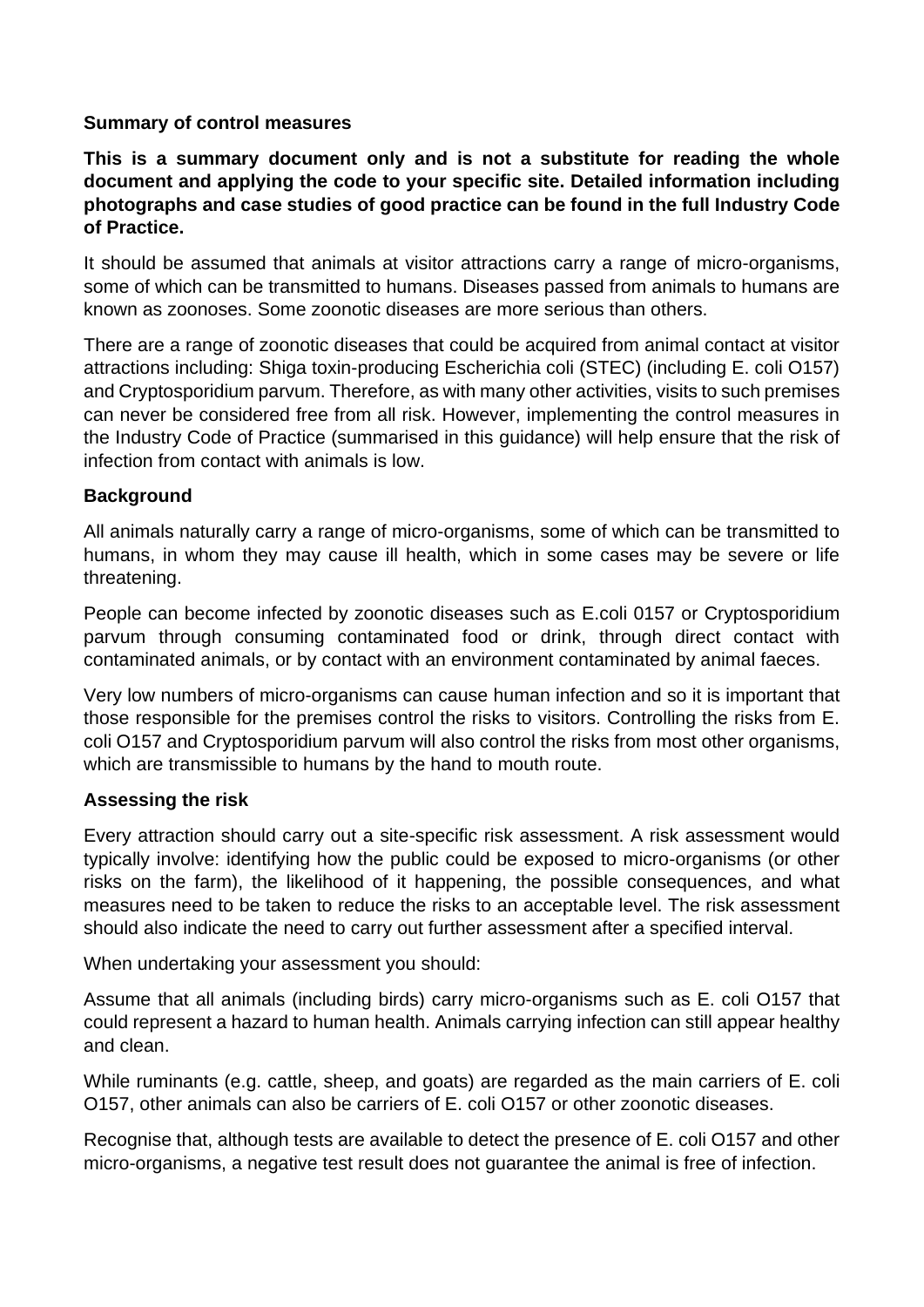Acknowledge that any zoonotic disease may be introduced to your premises at any time by new stock, wild birds and animals, or by visitors.

Bear in mind when selecting animals for petting areas that young stock, stock under stress, pregnant stock or stock unfamiliar with people etc. are more likely to excrete micro-organisms such as E. coli O157.

Accept that other animals on the premises, including pets, may acquire the bacterium through contact with faeces etc. Exposure to micro-organisms and infection can occur when people come into contact with animal faeces or saliva by:

- Touching or kissing animals in petting areas or during bottle-feeding.
- Feeding, stroking or touching animals through gates or pens.
- Touching gates, or animal pen divisions, or other structures contaminated with faeces.
- Picking up contaminated feed from the floor.
- Removing contaminated footwear or clothing.
- Eating, drinking and smoking with contaminated hands.
- Using contaminated play equipment.
- Touching personal items taken on to the premises that have become contaminated e.g. dropped toys or dummies and pushchair wheels.

Being bitten.

Remember, just because something (an animal or an object) is not visibly contaminated with faeces, this does not necessarily mean it is free from contamination or risk.

## **Controlling the Risk**

## **Premises layout and routes**

- Decide which areas you do and do not want visitors to have access to on your site.
- Your farm area is likely to be a mixture of designated "animal contact" and "noncontact" areas. Be aware of "look and see" or areas where animal contact may not be allowed or intended but is still possible. Control measures should be put in place for "look and see" areas based on the level of risk.
- In "non-contact" areas, your visitors should not be able to contact higher risk animals such as ruminants, pigs, chickens etc or their faeces or potentially contaminated equipment such as fences.
- Make sure routes around the premises prevent visitors from entering prohibited or nonaccess areas, e.g. places where work is going on or where manure is stored.
- Consider areas of potential contact such as single fenced fields on the visitor route.
- Consider how you will prevent entry to prohibited or non-access areas. For example, providing suitable fencing and warning signs.
- Ensure that safety risks on visitor routes and access areas are assessed and controlled e.g. being kicked / bitten by animals, vehicle movements, falling objects etc.
- Ensure that visitors pass by washing facilities as they leave any "animal contact" area, before they access eating and play areas and before leaving the premises. Washing facilities should be located so that they are convenient for visitors to use when passing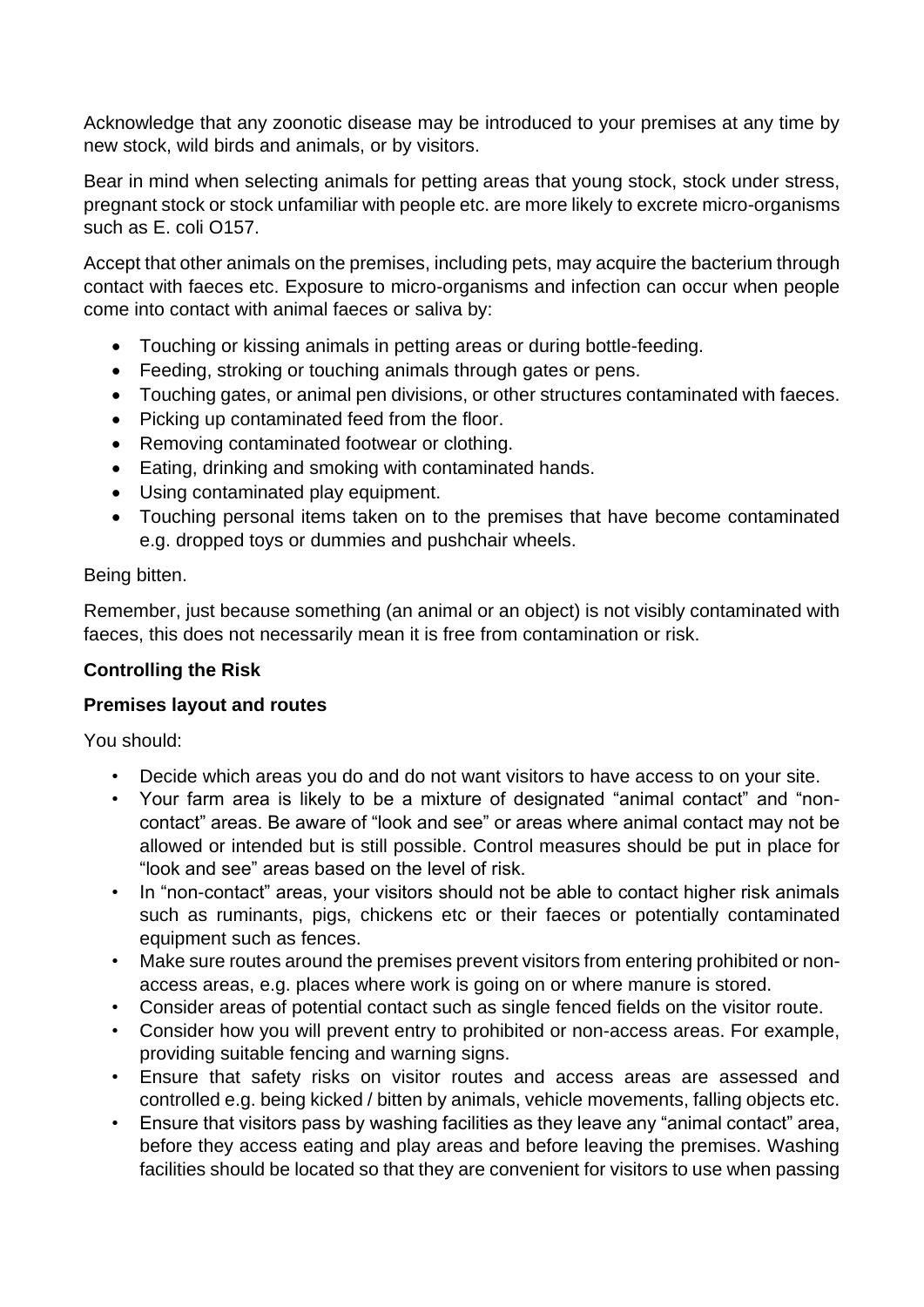through these three areas or when leaving site. Washing facilities should also be suitably signed.

- Avoid directing visitors across tracks or routes regularly used by stock and farm vehicles. If this is not possible, make sure visitors do not have to walk through any build-up of faeces, liquid effluent, or soiled bedding material. For example, regularly clear or clean routes used by livestock or when cleaning out pens etc. If necessary, consider providing duckboards or similar so that visitors avoid contaminating their footwear.
- Keep the premises as clean as practicable and ensure areas to which visitors have access are free from any build-up of faeces.
- Consider producing a site plan showing key areas such as visitor routes, "animal contact" areas, "look and see" areas, play areas, eating areas and wash stations. Incorporating a site plan and key health and safety information into visitor leaflets and boards around the site is a useful method of giving visitors the information that they need.

# **Animal contact and Look and See areas**

- Identify all areas on your site where contact with animals is allowed or intended e.g. petting or feeding areas. These areas should be treated and managed as "animal contact" areas.
- Identify all "look and see" areas on your farm. "Look and see" areas are any areas of the attraction where visitor contact with animals may not be intended or allowed, but is still possible, e.g. fields, pens or paddocks containing animals where it is possible for visitors to make contact with the animals if the animals are close to the fence.
- Any "look and see" areas must be considered as part of the site-specific risk assessment to determine appropriate control measures.
- Each "look and see" area on your site may pose different levels of risk to people, so each may need addressing separately in the risk assessment.
- All "look and see" areas should be controlled according to the level of risk they pose to visitors. You should be able to identify from the risk assessment, the level of risk and the control measures in place, or required, for each "look and see" area on your site.
- Some of the factors which may determine the level of risk from "look and see" areas include:
	- o The number of visitors who may walk by the "look and see" area.
	- o The type and age of animal that the "look and see" area contains.
	- o The likelihood that visitors will (even with prohibitive signage in place) make contact with the animals in the "look and see" area to feed or pet them.
	- $\circ$  The size of the "look and see" area and the number of animals that it contains.
	- o The risk of contamination from "look and see" area fencing.
	- o Other control measures such as supervision of the area, signage, nearby handwashing facilities.
	- o Any other issues specific to your site.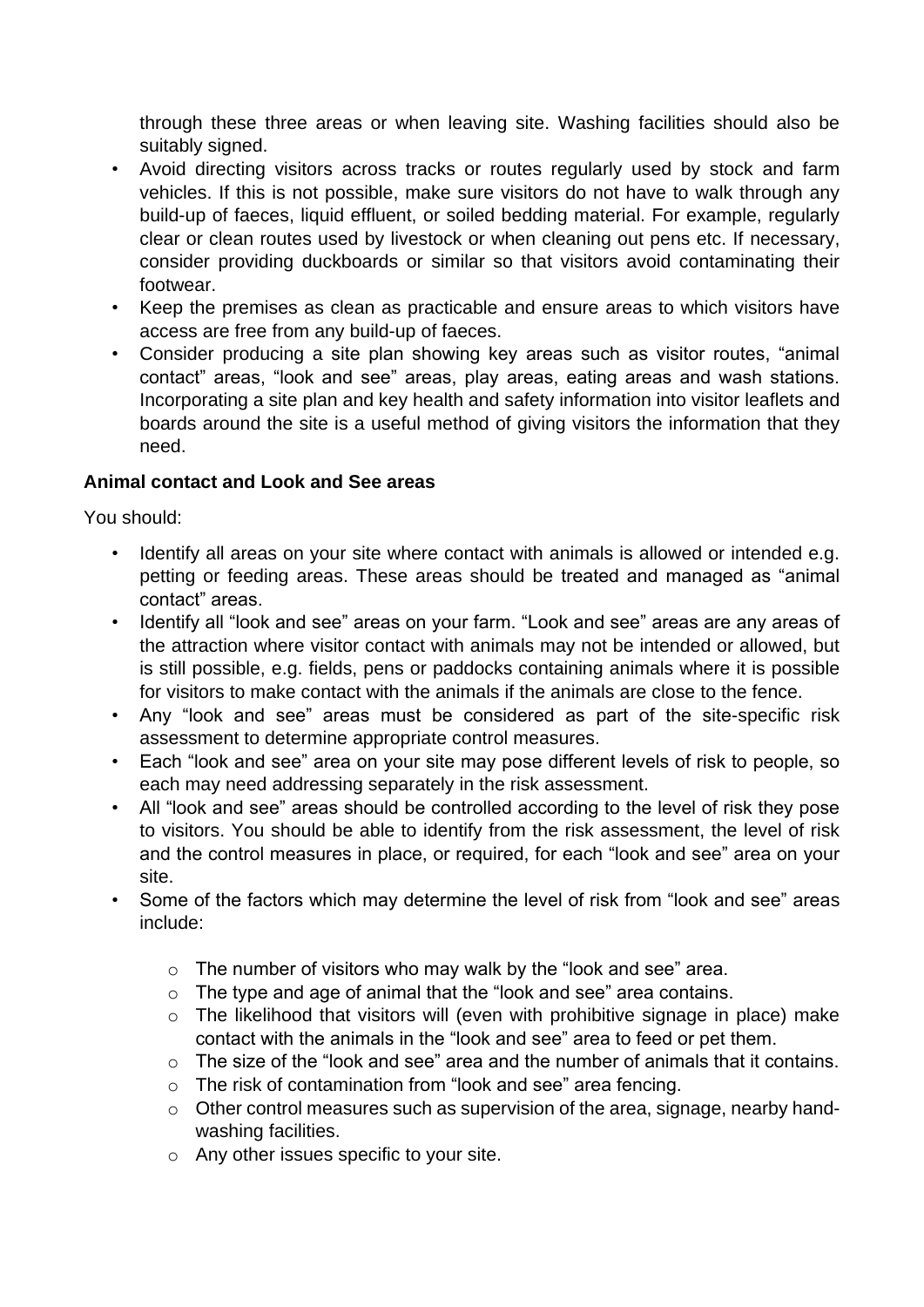- Where premises wish to ensure that visitors do not make unintended contact with animals or potentially contaminated fencing in "look and see" areas, the "look and see" area could be double fenced. If properly used, double fencing should prevent visitor contact with animals and potentially contaminated fencing while still allowing visitors to look and see the animals, therefore not impacting on the visitor experience.
- Depending on the level of risk posed to visitors by the "look and see" area, double fencing may in any case be a reasonably practicable control measure. This should be considered when assessing and applying control measures.
- Decide which animals are suitable for "animal contact" and "look and see" areas. Sick or injured animals should be excluded from contact with the public.
- Not allow the public to enter pens where animals are housed (this is because faeces or contaminated bedding will be underfoot and may contaminate visitors, their shoes and clothing. In addition visitors may themselves carry infections on their footwear that could put your animals at risk).
- Ensure that all feeding of animals (especially ruminants) where there is potential for animal contact is supervised and visitors are then directed to supervised hand washing areas.
- Ensure adequate and suitable washing facilities are available and are used by visitors when leaving "animal contact" areas. Washing facilities should be located near to the exit points of "animal contact" areas and should be well signposted. Staff supervising "animal contact" areas can also verbally remind visitors to wash their hands when leaving "animal contact" areas.
- Ensure that entry to "animal contact" areas is controlled. Unsupervised children should not be able to access the area.
- Ensure fencing and other barriers are regularly inspected and properly maintained.
- Ensure that "animal contact" areas where visitors stand or walk are as free as possible from any faeces. Put in place measures to prevent contamination from liquid manure or surface run-off where necessary.
- Regularly clean and disinfect pen divisions and gates in "animal contact" areas where visitors can touch them. A variety of cleaning methods are available. Not all disinfectants are suitable so take advice from your vet. Putting in place a schedule of cleaning will help to ensure that this is done.
- Don't allow faeces to remain on and contaminate walkways or other areas used by the visitors.
- Don't allow contaminated bedding or run-off material to contaminate walkways or other areas used by visitors. Solid boarding at the base of pens can be used to prevent spillage onto walkways.
- Take all reasonably practicable action to prevent visitors from eating (including sweets, gum and ice cream), drinking, putting contaminated items in mouths (including dummies, pens and pencils), and smoking when they are in "animal contact" areas. Signs should be displayed instructing visitors of this requirement.
- Ensure that there is an adequate number of trained staff for "animal contact" areas at all times when they are used by visitors, and that those staff have clear instruction on their role and responsibilities.
- Where eating and play areas are adjacent to areas containing animals, ensure that measures are provided to prevent members of the public touching the animals, e.g. by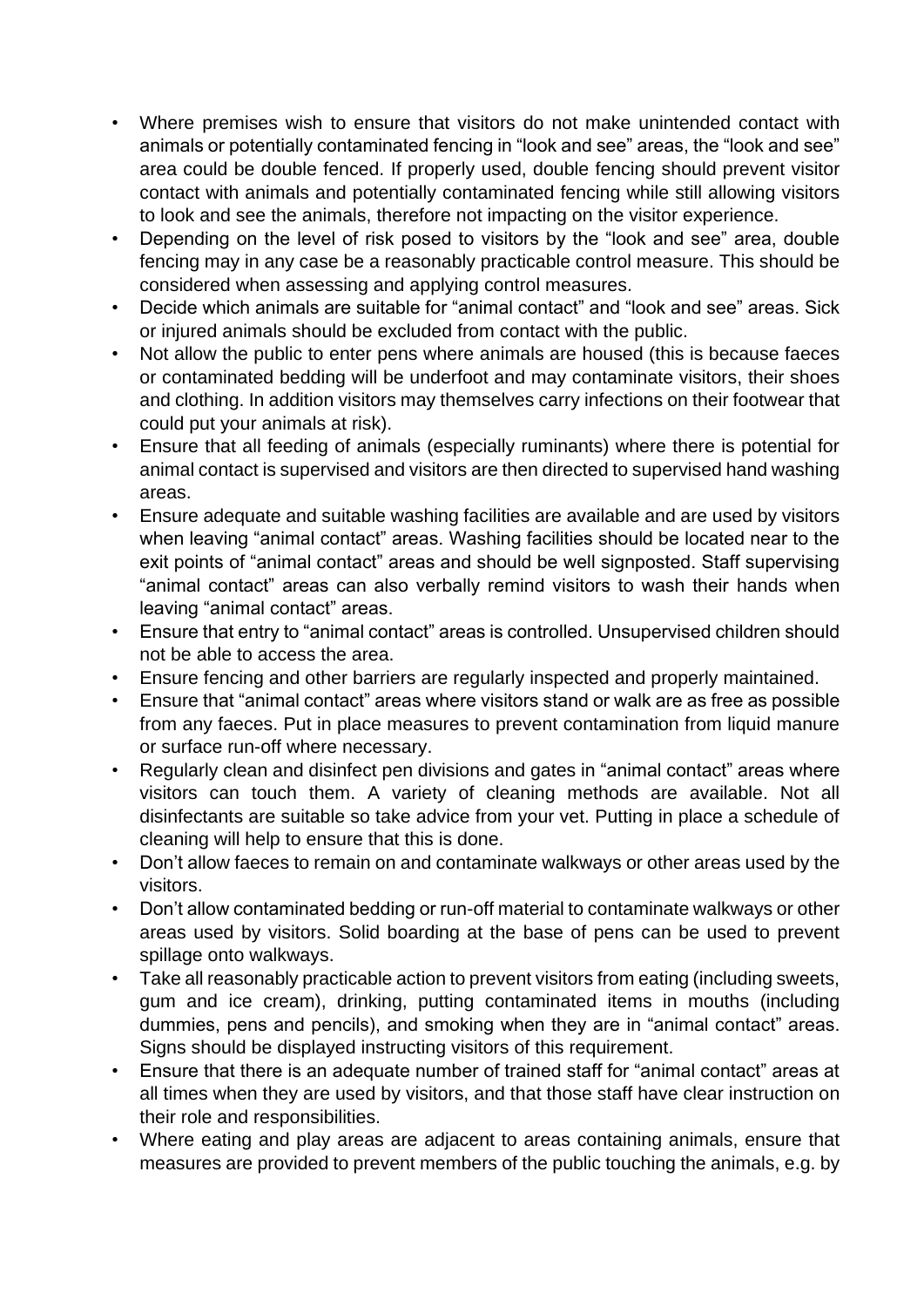providing double fencing. This should be positioned at a distance that will prevent visitors reaching through to touch the animals and to prevent animals reaching over or through the fence to contact people.

• For some "look and see" areas, it may not be reasonably practicable to provide double fencing. This will need to be assessed on a case by case basis but examples include working livestock farms that open very occasionally, such as on Open Farm Sunday. In such cases, the areas should be clearly signed to inform visitors they are entering an area where touching, petting and feeding of animals is not allowed. You should be able to demonstrate that any decision to rely on single fencing and signage rather than double fencing has been properly considered in your risk assessment. Depending on the circumstances and level of risk, for farms opening to the public more frequently, double fencing may well be considered a reasonably practicable control measure for "look and see" areas.

# **Eating areas**

You should:

- Site eating or picnic facilities away from areas where animals can be contacted, or where windblown contaminated material (e.g. straw from muck heaps) might be present. Preferably site eating and picnic facilities at the end of any farm trail, walk or tour, or outside the main areas of the premises.
- Ensure that visitors must pass through or by washing facilities before entering eating areas.
- Ensure visitors are advised verbally as well as by signage during the visit and in "animal contact" areas to wash their hands before eating.
- Exclude animals including captive birds from eating areas. They could contaminate eating areas with faeces. Consider wing clipping, double gates into eating areas and adequate fencing to exclude them.
- Ensure that eating areas are kept clean. Putting in place a schedule of cleaning and a recording system will help to ensure that this is done.
- Where eating areas are adjacent to "animal contact" areas, prevent animal contact e.g. by providing double fencing. This should be positioned at a distance that will prevent visitors reaching through to touch the animals and to prevent animals reaching over or through the fence to contact people.
- Provide adequate waste bins and clear discarded food from eating areas to discourage wild birds and rodents from feeding and contaminating the area.
- Locate ice cream and sweet kiosks in the "non-contact" areas of the premises, such as the eating areas or at the exit where visitors have passed washing facilities. Remind visitors using the kiosks, by notices or verbally, to wash their hands before touching or eating purchased food or sweets.

# **Play areas**

You should:

• Site play areas away from areas where animals can be contacted, and preferably at the end of any farm trail, walk or tour, or outside the main areas of the premises.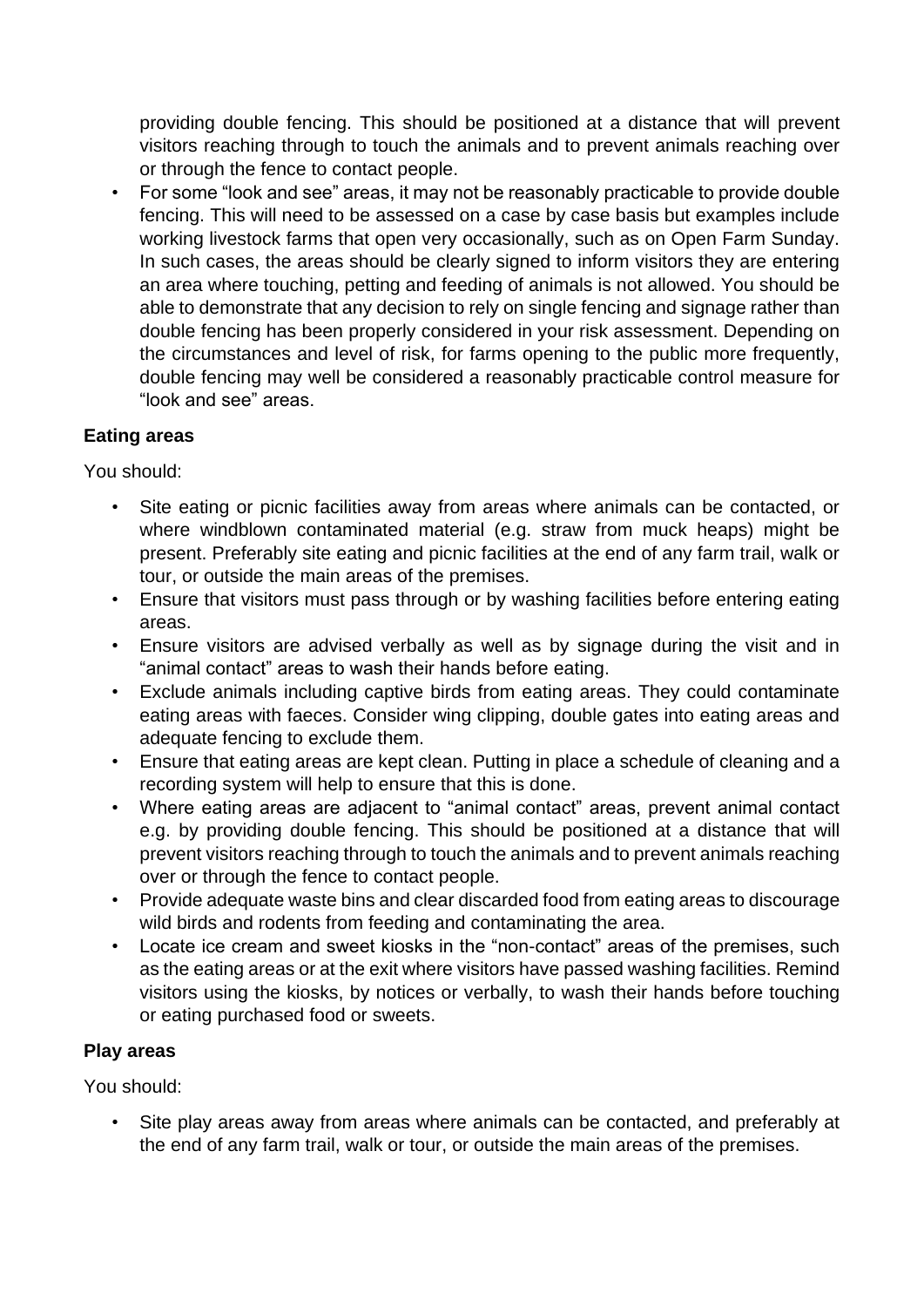- Ensure that visitors are advised both verbally and by adequate signage, to wash their hands before and after using play areas.
- Exclude animals including captive birds from play areas. They could contaminate play areas and equipment with faeces. Consider wing clipping, double gates into play areas and adequate fencing to exclude them.
- Where play areas are adjacent to "animal contact" areas, prevent animal contact, e.g. by providing double fencing. This should be positioned at a distance that will prevent visitors reaching through to touch the animals and to prevent animals reaching over or through the fence to contact people.
- Ensure that play areas and equipment are designed so they can be cleaned on a regular basis to remove any contamination.
- Ensure that play areas are regularly cleaned. Putting in place a schedule of cleaning and a recording system will help to ensure that this is done.
- **Washing facilities**

While the primary control measures should focus on reducing and eliminating faecal contamination, the most effective method of removing dirt and contamination remains hand washing with soap and running hot and cold, or warm water followed by hand drying. Soap bars can easily be dropped onto the floor and become contaminated. Liquid soap is a better solution and should be used.

The provision of adequate numbers of washing facilities and their location is crucial to preventing ill health. Facilities can be individual taps and basins, and/or long sinks with a number of running water outlets. If they are not located adjacent or very close to the following areas it is much less likely that they will be used by visitors. In short, handwashing facilities must be located so that they are convenient for visitors to use.

They need to be provided and easily accessible at or near:

- Areas where visitor contact with animals is allowed or intended, such as petting barns. If there is a one-way system for visitors through the contact area, they should be provided immediately adjacent to the exit. If there is a two-way flow of visitors, they should be provided immediately adjacent to entrances and exits. A one-way system may help to ensure that washing facilities are properly used.
- Entrances to eating areas.
- Within reasonable distance to play areas (so that they can be used before and after using the play areas).
- Exits from the premises.
- Any other areas as identified by your risk assessment.

All washing facilities should be/have:

- Accessible by all visitors, i.e. at the right heights for both children and adults or with raised standing areas provided for children. Check these do not create tripping or falling hazards.
- Running hot and cold, or warm water (e.g. mixer taps). It is easier to create soap lather with warm water, and it may encourage visitors, especially children, to wash more thoroughly particularly in cold weather. Warm water supplies should be fitted with a means of restricting the temperature to no more than 43°C to avoid scalding.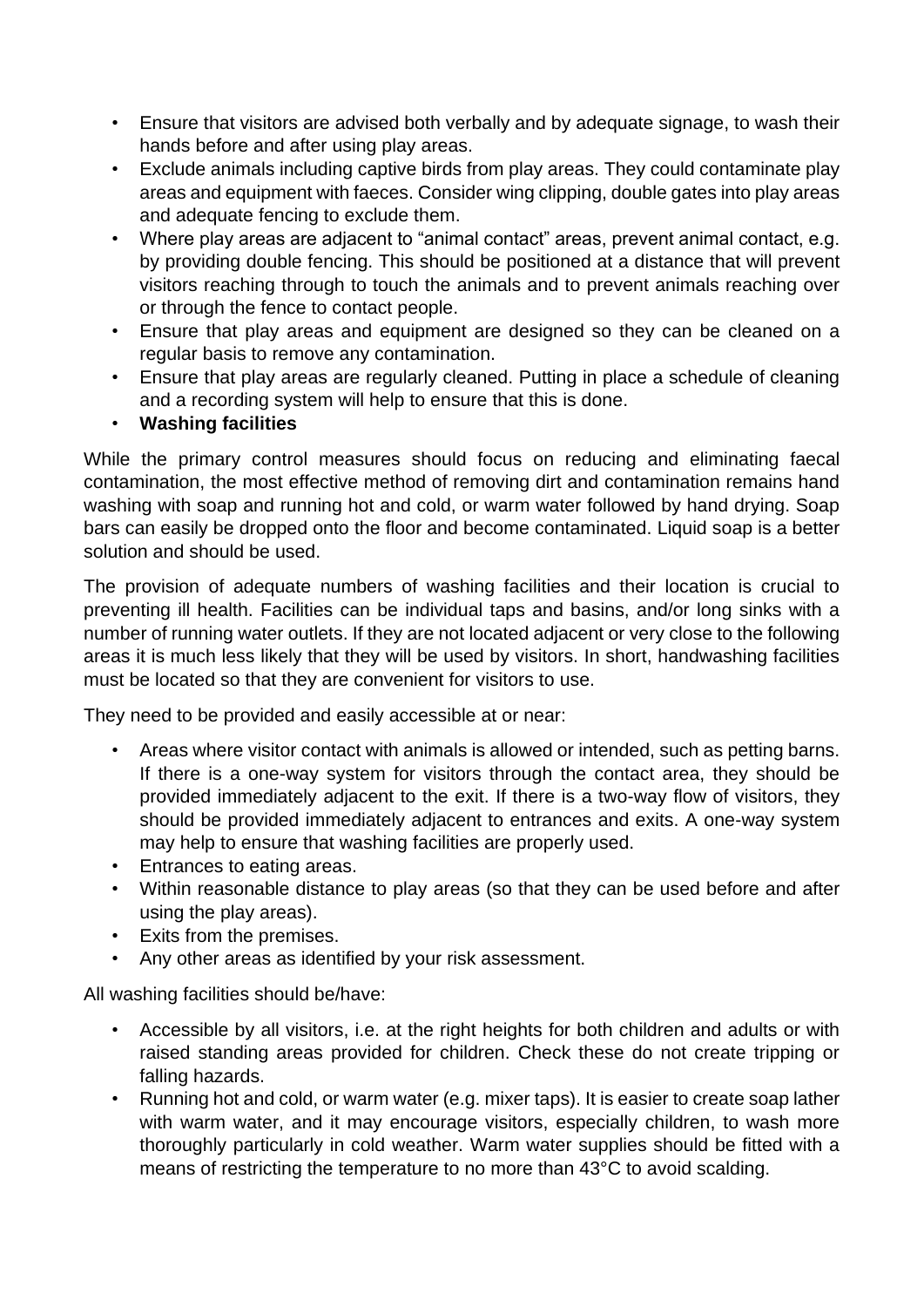- Liquid soap as soap bars can become contaminated.
- A suitable means to dry hands. Paper towels are better as they provide an additional opportunity to remove contamination. Hot-air hand-dryers are also suitable but may lead to queues that discourage visitors from washing their hands. Reusable hand towels are not suitable.
- Properly maintained and cleaned regularly as required, at least daily. A cleaning schedule and recording sheet is a useful way of ensuring that this is done.
- Replenished with paper towels and liquid soap as necessary.
- Open or pedal operated waste bins that are emptied as necessary.
- Arranged so that visitor throughput and/or water overflows etc. do not make the immediate vicinity muddy and put people off using the washing facilities.

## **Cleaning footwear, pushchairs, wheelchairs etc**

The layout of the premises should be planned to minimise the likelihood of contamination of footwear, pushchairs, wheelchairs etc. Where this unavoidably occurs, you will need to consider providing suitable facilities to allow visitors to clean contaminated footwear and wheels on pushchairs and wheelchairs. The facilities should be arranged to reduce the risk of personal contamination from manure, liquid run off etc. during the cleaning process and be located so that people can easily wash their hands after this has been done. Ideally these facilities should be located close to the exit to the site.

## **Visitor information and signage**

Information should be provided to visitors covering the:

- Risks to health.
- Precautions put in place by the site to minimise risks.
- Personal responsibility of visitors to minimise risks, including complying with hygiene precautions and carrying out hand washing.
- Site plan, map, route directions or other information as necessary.

An information sheet aimed at members of the public who visit farms has been published by Public Health England and is available at:

[https://assets.publishing.service.gov.uk/government/uploads/system/uploads/attachment\\_d](https://assets.publishing.service.gov.uk/government/uploads/system/uploads/attachment_data/file/796824/Farm_visits_avoiding_infection.pdf) [ata/file/796824/Farm\\_visits\\_avoiding\\_infection.pdf](https://assets.publishing.service.gov.uk/government/uploads/system/uploads/attachment_data/file/796824/Farm_visits_avoiding_infection.pdf)

Animal visitor attractions may wish to use this leaflet when communicating health and safety messages to visitors.

There are many ways to communicate important health and safety information to visitors, including through the attraction's website, through site maps and handouts given to visitors, and verbally by staff, on tops and t-shirts worn by staff etc.

It is important that the attraction does not rely solely on one method e.g. signage. Using different methods will increase the chances of the messages being heard, understood and followed by visitors. Information such as leaflets, DVDs, website links or pre-visit packs for schools and other organised groups should be provided to help teachers and others to plan their visit and educate children on safety, prevention of illness and hand washing.

Remember the following: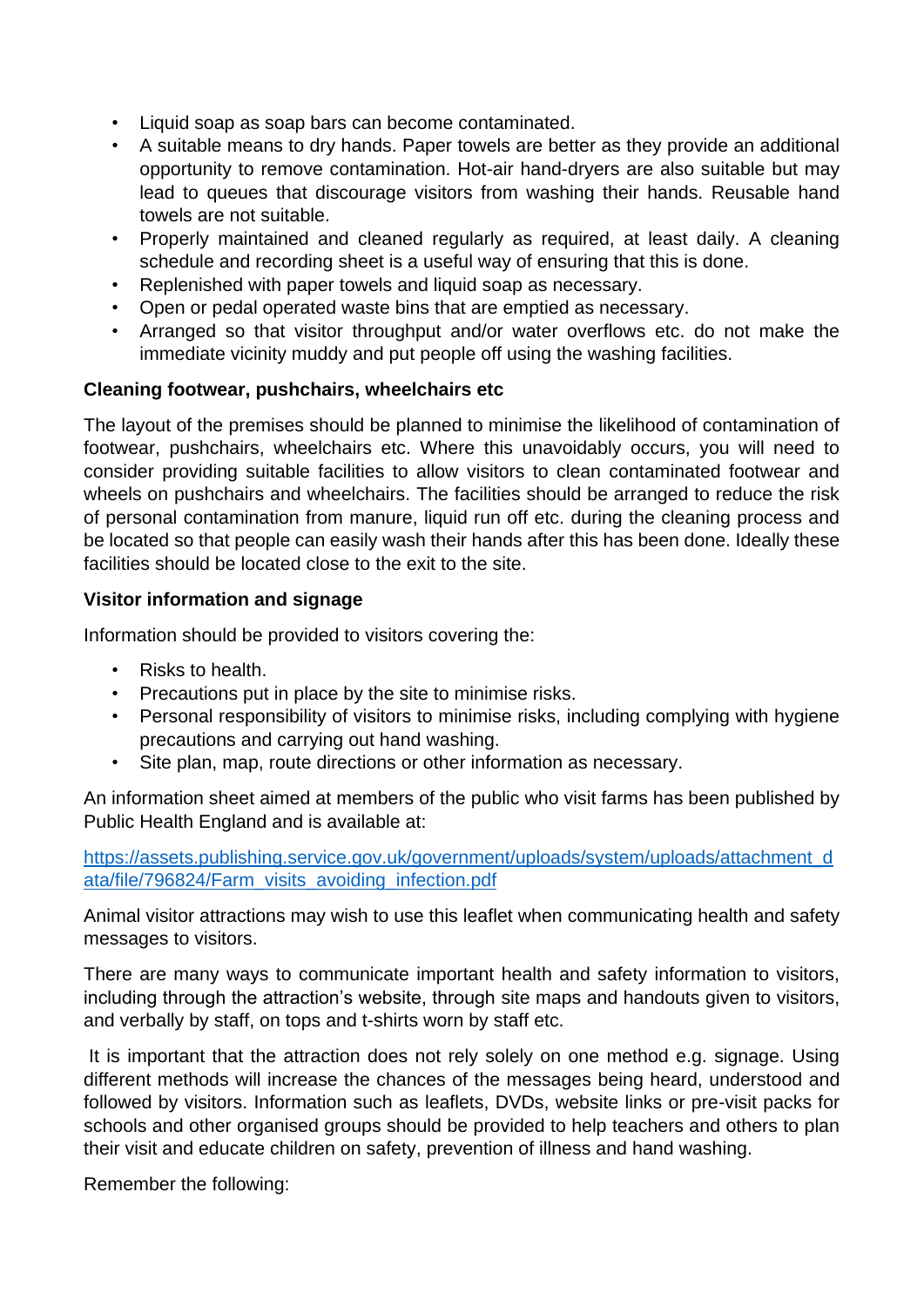- Information should include short clear notices at all entrances to the premises to remind visitors of the need for good personal hygiene and to inform them that they should only eat or drink in the designated areas. If notices are too long, they will be ignored.
- Consider handouts or stickers for visitors which explain about hand washing.
- Clear, simple signs should be erected in appropriate places reminding visitors to wash their hands when:
	- o leaving "animal contact" areas,
	- o before eating,
	- o before entering and after leaving play areas,
	- $\circ$  and when leaving the premises.
- Washing facilities should have signs showing how to wash hands properly.
- Remember that young children may have dummies or toys that they put in their mouths. You should remind accompanying adults not to put dummies that have fallen to the ground back into their children's mouths.
- Pictograms, audio devices, continuous loop videos or other media may be useful. These will have more effect if placed in strategic locations such as entrances to the attraction where all visitors are more likely to see and hear them, or at entrances to areas where animal contact is likely. It allows short but clear messages to be consistently given to visitors.
- Information should be clearly legible and may be required in languages other than English.

Key health and safety messages must be given to visitors before they are exposed to risk from animal contact. Introducing videos or short presentations at the start of the visit can give consistent messages in a specified time. This can also ensure that visitors are verbally given key safety messages at least once before they are exposed to risk. The entranceways to attractions can be designed so that visitors are given key information before moving into the site.

## **Training and supervision**

- Ensure staff are trained and instructed about the human health risks associated with animals and the necessary control measures. Don't forget that training should also be provided for temporary or seasonal staff.
- Trained staff should understand the control measures in place for your site and as a minimum be able to:
	- o Identify all "animal contact", "non-contact" and any "look and see" areas on site.
	- o Identify all wash station locations on site, or at least the nearest wash station location to where they are working.
	- o Identify all visitor go and no-go areas.
	- o Identify all areas where hand washing must occur e.g. after visiting "animal contact" areas, before entering eating / play areas etc.
	- o Explain why hand washing is important.
	- o Be able to explain the nature of the health risks from animals e.g. zoonoses, causes and possible consequences.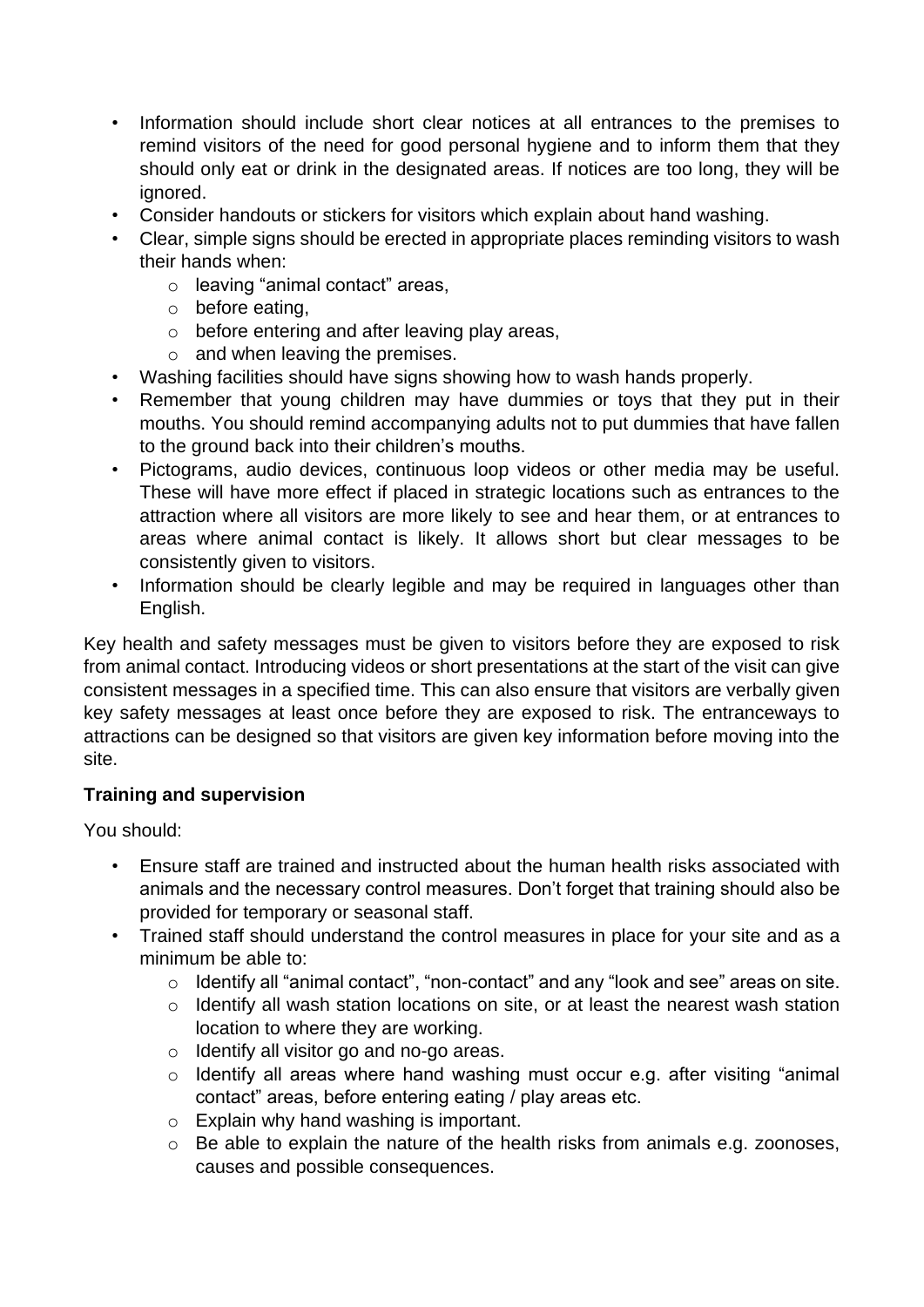- o Explain what the site does to convey the above messages to visitors.
- Ensure staff are trained and instructed on what visitors should or should not do.
- Provide guidance to staff on how to explain the hygiene message to visitors including the importance of thorough hand washing, particularly for children.
- Arrange adequate and appropriate levels of supervision in "animal contact" areas for any time while they are being used. The number of supervisors will depend on the size of the area and the number of visitors permitted or expected in that area at one time.
- Depending on the level of risk and other control measures in place, consider whether supervision is needed as part of your control measures for any "look and see" areas.
- Ensure that children are supervised while they wash their hands. Part of this responsibility rests with parents or teachers, but in some cases, staff may need to help in supervision or remind people to wash hands.
- Remind supervisors in "animal contact" areas to ensure that visitors do not eat, drink or put items in their mouths while in these areas and until they have washed their hands on leaving the contact area.
- Ensure supervisors understand that they should not allow people (especially children) to kiss the animals.
- Stress to your own staff the importance of setting a good example and following good personal hygiene, e.g. thoroughly washing their own hands when necessary, and not eating or drinking in "animal contact" areas.

# **Livestock management procedures**

- Consider producing an animal or farm health plan in consultation with your vet to help reduce the risks from zoonoses.
- Assess whether animals are healthy before moving them to "animal contact" areas or "look and see" areas where visitor contact with animals is possible. Remember that animals carrying STEC or other zoonotic diseases do not necessarily show signs of illness.
- Ensure that animals that have just given birth, or been born, are not put in "animal contact" areas, or "look and see" areas where visitor contact with animals is possible.
- Immediately remove any animals showing signs of ill health or stress from "animal contact" areas or "look and see" areas where visitor contact with animals is possible, until they have recovered. Seek veterinary attention and advice promptly.
- Keep animals and their housing clean. It may be appropriate to put in place a cleaning schedule for animal pens to ensure that it is done regularly.
- Do not use "deep litter" systems.
- Ensure that staff entry to animal housing is properly controlled to ensure that faecal matter is not transferred to areas of the site where visitors will have access; if it is, ensure that the areas are properly cleaned and disinfected before visitors are allowed back into the area.
- Consider whether replacement stock can come from within the premises rather than being brought in (this would reduce the likelihood of new infections being inadvertently brought on to the premises).
- Where possible, source replacement livestock (especially young animals for bottlefeeding) from a reputable supplier with known health status where the stockkeeper will